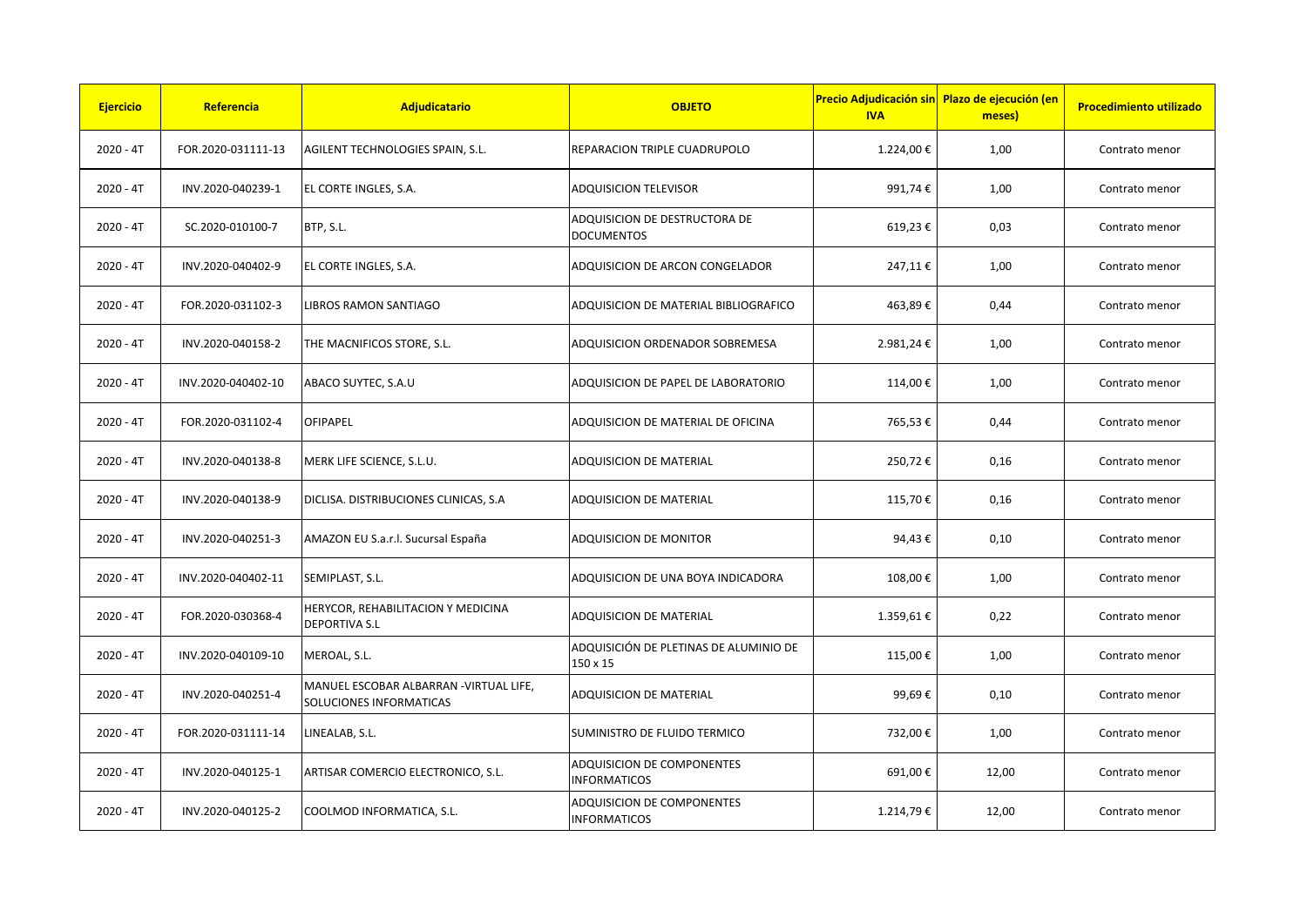| $2020 - 4T$ | INV.2020-040503-1  | OVH ESPAÑA                                                                 | ALQUILER DE HOSTING                                             | 1.403,89€ | 12,00 | Contrato menor |
|-------------|--------------------|----------------------------------------------------------------------------|-----------------------------------------------------------------|-----------|-------|----------------|
| $2020 - 4T$ | INV.2020-040510-1  | EL CORTE INGLES, S.A.                                                      | ADQUISICION DE UN ORDENADOR PORTATIL                            | 1.445,45€ | 1,00  | Contrato menor |
| $2020 - 4T$ | FOR.2020-031111-15 | MEDIA MARKT, S.A                                                           | ADQUISICION DE TELEFONOS MOVILES                                | 609,90€   | 1,00  | Contrato menor |
| $2020 - 4T$ | FOR.2020-030322-8  | SALVADOR NAVARRO, S.L.                                                     | <b>ADQUISICION DE MATERIAL</b>                                  | 1.618,25€ | 12,00 | Contrato menor |
| $2020 - 4T$ | FOR.2020-030322-9  | CLINIMARK, S.L.                                                            | ADQUISICION DE MATERIAL                                         | 1.850,30€ | 12,00 | Contrato menor |
| $2020 - 4T$ | FOR.2020-030322-10 | PORTALWEB FISAUDE, S.L.                                                    | ADQUISICION DE MATERIAL                                         | 479,75€   | 12,00 | Contrato menor |
| $2020 - 4T$ | FOR.2020-030322-11 | DISTRIBUCIONES QUIMEBORA, S.L.                                             | ADQUISICION DE MATERIAL                                         | 1.061,40€ | 12,00 | Contrato menor |
| $2020 - 4T$ | FOR.2020-030322-12 | DISTRIBUCIONES QUIMEBORA, S.L.                                             | ADQUISICION DE MATERIAL                                         | 134,61€   | 12,00 | Contrato menor |
| $2020 - 4T$ | FOR.2020-031111-16 | DAFA TRATAMIENTO DE AGUA, S.L.                                             | ADQUISICION DE RESINAS DE PURIFICACIÓN                          | 218,40€   | 1,00  | Contrato menor |
| $2020 - 4T$ | INV.2020-040109-11 | TECNICAS DE GRAVADO, S.A.                                                  | REPARACION DE LA MAQUINA DE<br><b>ROTULACION</b>                | 569,78€   | 1,00  | Contrato menor |
| $2020 - 4T$ | CUL.2020-010601-3  | PLASTY, S.A.                                                               | ADQUISICION DE MAMPARAS DE<br><b>METACRILATO</b>                | 96,60€    | 0,03  | Contrato menor |
| $2020 - 4T$ | INV.2020-040248-2  | MEDIA MARKT ALCALA DE HENARES VIDEO-TV-HIFI<br>ELEKTRO-COMPUTER-FOTO, S.A. | ADQUISICION DE TELEFONO MOVIL                                   | 285,11€   | 0,33  | Contrato menor |
| $2020 - 4T$ | FOR.2020-031225-1  | HOTEL CATALONIA PLAZA CATALUNYA                                            | ALQUILER DEL SALON DE UN HOTEL                                  | 495,86€   | 1,00  | Contrato menor |
| $2020 - 4T$ | FOR.2020-030368-5  | BERBESA, S.L.                                                              | ADQUISICION DE MUÑECOS PARA EL CURSO<br>DEL COLICO DEL LACTANTE | 331,36€   | 0,10  | Contrato menor |
| $2020 - 4T$ | FOR.2020-031104-12 | LOS LIBROS DE LA CATARATA, S.L.                                            | EDICION E IMPRESION DE PUBLICACIONES                            | 3.213,00€ | 1,00  | Contrato menor |
| $2020 - 4T$ | FOR.2020-031111-17 | IBERFLUID I., S.A.                                                         | ADQUISICION DE TRES JUNTAS PARA EL<br><b>HIDROGENERADOR</b>     | 380,00€   | 1,00  | Contrato menor |
| $2020 - 4T$ | SC.2020-010100-8   | MAINTENANCE DEVELOPMENT, S.A.                                              | ADQUISICION DE SWITCH ALCATEL S640-P48                          | 1.492,39€ | 1,00  | Contrato menor |
| $2020 - 4T$ | FOR.2020-031111-18 | ATECNIS-JOSE ALBERTO CABRERA LLAMAS                                        | SERVICIO DE PUBLICIDAD ON LINE                                  | 25,40€    | 1,00  | Contrato menor |
| $2020 - 4T$ | INV.2020-040511-1  | PICTER GMBH                                                                | PLATAFORMA PARA CONTENIDO AUDIOVISUAL                           | 1.620,00€ | 12,00 | Contrato menor |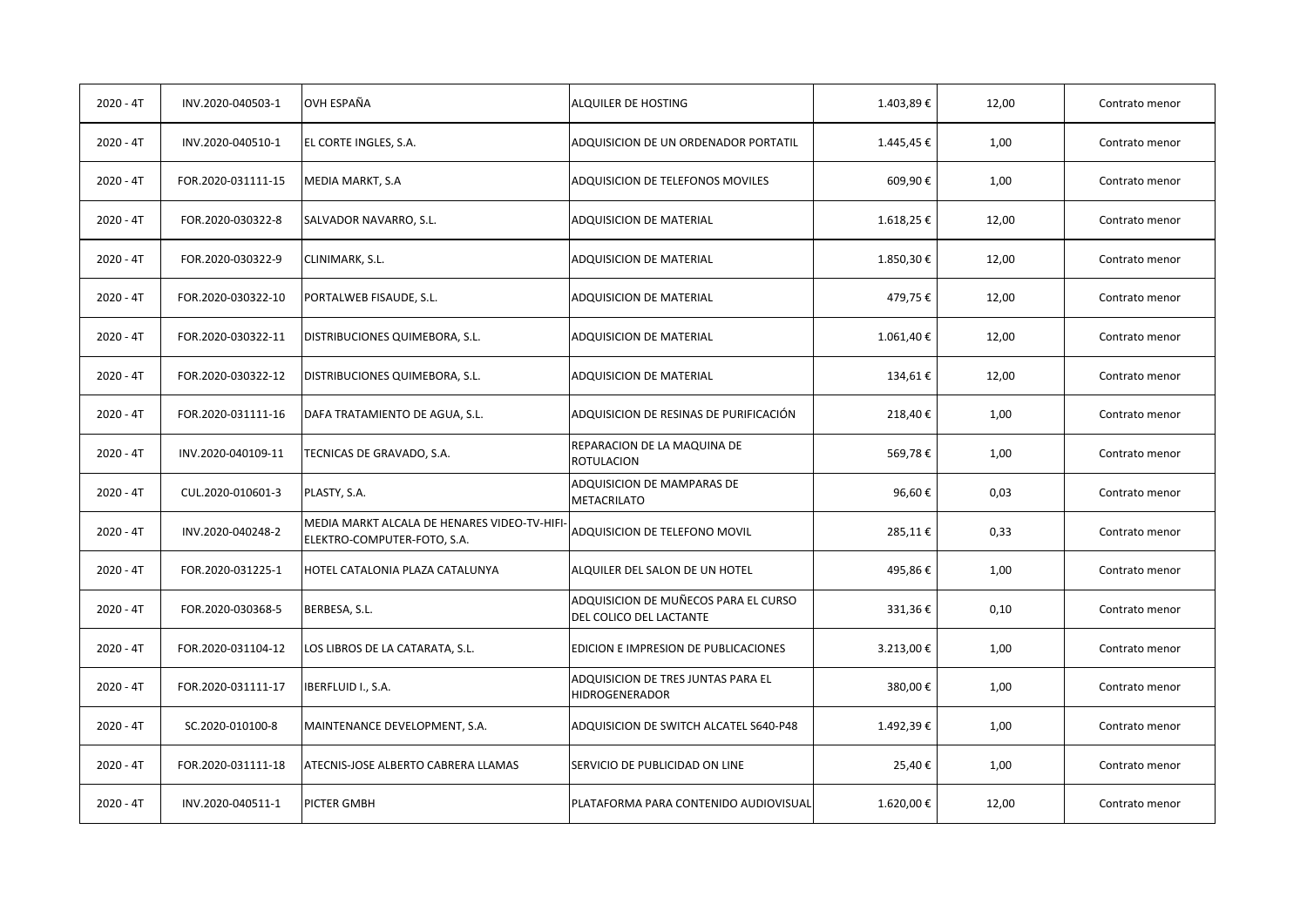| $2020 - 4T$ | CONG.2020-030600-2 | K-TUIN SISTEMAS INFORMATICOS S.A.U.                                                                          | ADQUISICION TELEFONO MOVIL                                        | 597,45€   | 1,00  | Contrato menor |
|-------------|--------------------|--------------------------------------------------------------------------------------------------------------|-------------------------------------------------------------------|-----------|-------|----------------|
| $2020 - 4T$ | INV.2020-040508-3  | <b>ASP SYSTEM</b>                                                                                            | ADQUISICION DE MATERIAL ELECTRONICO                               | 2.783,76€ | 0,22  | Contrato menor |
| $2020 - 4T$ | FOR.2020-031120-1  | ASSECO SPAIN, S.A.                                                                                           | ADQUISICION EQUIPOS INFORMATICOS                                  | 5.387,51€ | 0,50  | Contrato menor |
| $2020 - 4T$ | FOR.2020-030342-1  | LARRAD EDICIONES S.L                                                                                         | PUBLICACION DE DOS LIBROS                                         | 4.804,72€ | 0,22  | Contrato menor |
| $2020 - 4T$ | INV.2020-040136-8  | CENTRO SUPERIOR DE INVESTIGACIONES<br>CIENTÍFICAS -INSTITUTO DE CIENCIAS DE LA TIERRA<br><b>JAUME ALMERA</b> | DATACION DE MUESTRAS DE ESPELOTEMAS<br>POR EL METODO URANIO/TORIO | 1.907,52€ | 1,00  | Contrato menor |
| $2020 - 4T$ | INV.2020-040136-9  | CENTRO NACIONAL INVESTIGACION Y EVOLUCION<br>HUMANA - CENIEH                                                 | DATACION DE MUESTRAS DE ESPELOTEMAS<br>POR EL METODO URANIO/TORIO | 2.064,00€ | 1,00  | Contrato menor |
| $2020 - 4T$ | INV.2020-040402-12 | ABACO SUYTEC, S.A.U                                                                                          | ADQUISICION DE ROLLOS FILM Y<br><b>DESTORNILLADORES</b>           | 44,41€    | 1,00  | Contrato menor |
| $2020 - 4T$ | INV.2020-040406-1  | HERRERO & ASOCIADOS, S.L.                                                                                    | PRESENTACION DE PATENTES                                          | 4.000,00€ | 4,00  | Contrato menor |
| $2020 - 4T$ | FOR.2020-030381-1  | MDURANCE SOLUTIONS, S.L.                                                                                     | ADQUISICION DE DOS EQUIPOS DE<br>ELECTROMIOGRAFIA                 | 9.000,00€ | 0,50  | Contrato menor |
| $2020 - 4T$ | INV.2020-040501-3  | FLAMINGO COMUNICACIÓN (BEATRIZ CEBAS)                                                                        | CAMPAÑA DE COMUNICACIÓN                                           | 4.800,00€ | 4,00  | Contrato menor |
| $2020 - 4T$ | FOR.2020-030381-2  | ROVIA SUMINISTROS ELECTRICOS, S.L.                                                                           | ADQUISICION DE PURIFICADORES DE AIRE                              | 1.295,00€ | 0,50  | Contrato menor |
| $2020 - 4T$ | FOR.2020-031111-19 | PHENOMENEX ESPAÑA, S.L.U                                                                                     | ADQUISICION DE COLUMNA<br>CROMATOGRAFICA                          | 379,99€   | 1,00  | Contrato menor |
| $2020 - 4T$ | FOR.2020-031111-20 | SERVICIO INTERDEPARTAMENTAL DE INVESTIGACIO ANALISIS MUESTRAS                                                |                                                                   | 136,00€   | 1,50  | Contrato menor |
| $2020 - 4T$ | INV.2020-040251-5  | MEDIA MARKT SATURN, S.A.                                                                                     | ADQUISICION DE MATERIAL                                           | 296,69€   | 0,03  | Contrato menor |
| $2020 - 4T$ | INV.2020-040402-13 | APLICACIONES CROMATOGRAFICAS, S.L.                                                                           | ADQUISICION DE MATERIAL                                           | 265,20€   | 1,00  | Contrato menor |
| $2020 - 4T$ | INV.2020-040402-14 | AGENCIA ESTATAL CONSEJO SUPERIOR DE INVESTIG ANALISIS DE MUESTRAS                                            |                                                                   | 1.583,99€ | 1,50  | Contrato menor |
| $2020 - 4T$ | FOR.2020-031246-1  | FRANCISCO ALONSO DISEÑO GRAFICO Y WEB                                                                        | PLATAFORMA FORMATIVA ON LINE                                      | 5.000,00€ | 12,00 | Contrato menor |
| $2020 - 4T$ | INV.2020-040249-2  | GRANJA CUNICOLA SAN BERNARDO, S.L.                                                                           | ADQUISICION DE ANIMALES VIVOS PARA<br>ESTUDIO DE EXPERIMENTACION  | 690,12€   | 0,22  | Contrato menor |
| $2020 - 4T$ | FOR.2020-031115-4  | DISTRIBUCIONES QUIMEBORA, S.L.                                                                               | <b>ADQUISICION DE SUMINISTROS</b>                                 | 1.029,28€ | 12,00 | Contrato menor |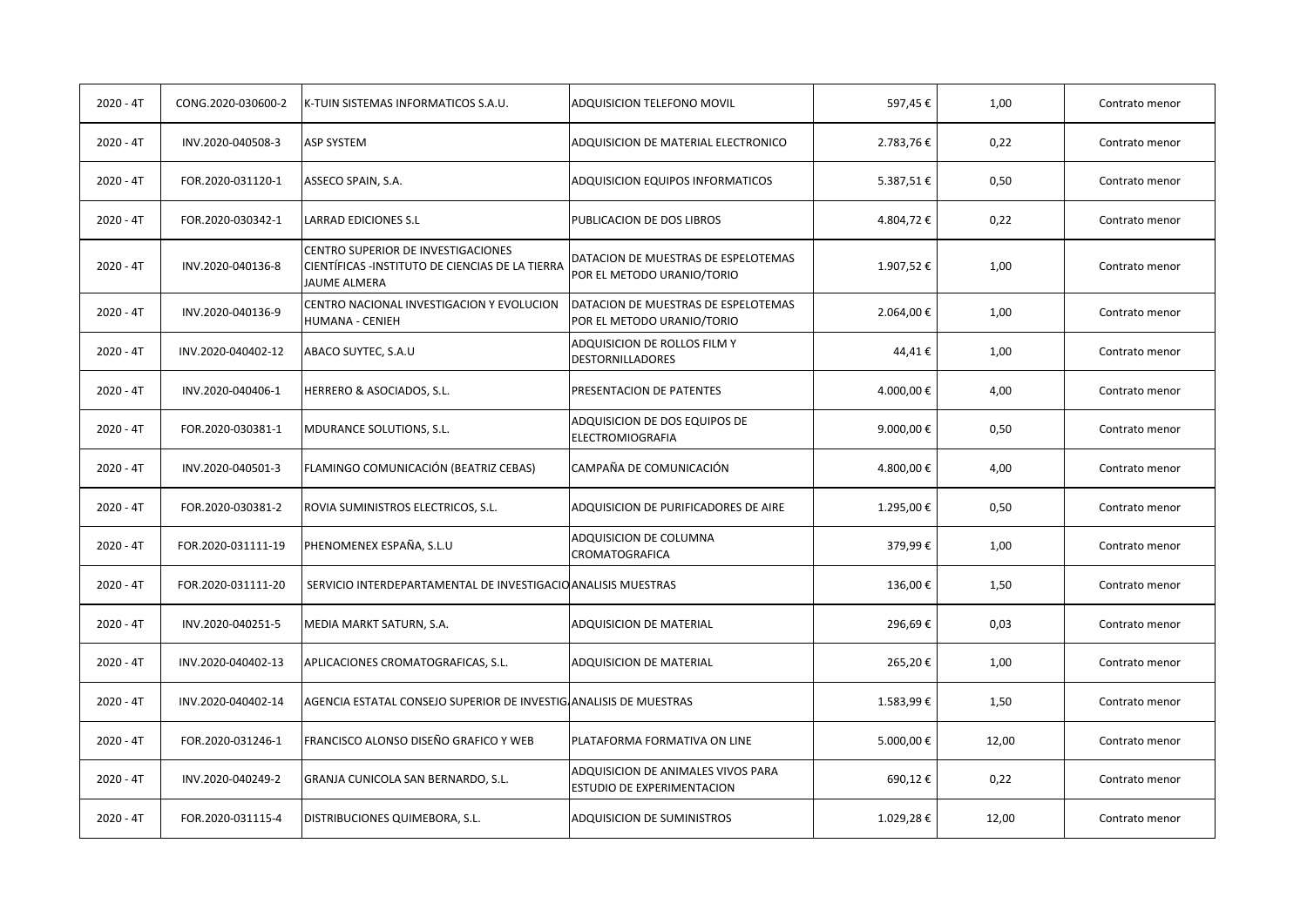| $2020 - 4T$ | INV.2020-040109-12 | COMERCIAL PROJAR, S.A.                | <b>ADQUISICION DE SUSTRATOS</b>                          | 259,50€    | 1,00  | Contrato menor |
|-------------|--------------------|---------------------------------------|----------------------------------------------------------|------------|-------|----------------|
| $2020 - 4T$ | FOR.2020-030378-1  | TEXCON Y CALIDAD, S.L.                | ADQUISICION DE MASCARILLAS                               | 487,50€    | 0,03  | Contrato menor |
| $2020 - 4T$ | FOR.2020-031111-21 | SUGELABOR, S.A.                       | REPARACION DE LA BOMBA DEL HPLC<br>PREPARATIVO           | 3.702,50€  | 1,00  | Contrato menor |
| $2020 - 4T$ | INV.2020-040402-15 | GAMO VESTUARIO LABORAL, S.L.          | ADQUISICION DE MATERIAL                                  | 1.000,00€  | 6,00  | Contrato menor |
| $2020 - 4T$ | INV.2020-040252-5  | AMAZON EU S.a.r.l. Sucursal España    | ADQUISICION DE MATERIAL                                  | 495,86€    | 0,22  | Contrato menor |
| $2020 - 4T$ | FOR.2020-030508-1  | APPLE RETAIL SPAIN, S.L.              | ADQUISICION DE EQUIPO INFORMATICO                        | 933,06€    | 0,22  | Contrato menor |
| $2020 - 4T$ | CUL.2020-010402-6  | SCHOOL AGENCIA DE COMUNICACIÓN, S.L.  | IMPRESIÓN DE OBRAS SOBRE PVC Y CARTON<br>PLUMA           | 664,25€    | 2,00  | Contrato menor |
| $2020 - 4T$ | INV.2020-040149-2  | <b>BUTTERFLY NETWORK, INC</b>         | ADQUISICION ECOGRAFO PORTATIL<br>MULTIFRECUENCIA         | 2.229,00€  | 1,00  | Contrato menor |
| $2020 - 4T$ | INV.2020-040402-16 | <b>BIOWAIR TOTAL SYSTEMS, S.L.</b>    | ADQUISICION DE MATERIAL                                  | 3.399,98€  | 0,50  | Contrato menor |
| $2020 - 4T$ | FOR.2020-031111-22 | <b>ENAMINE</b>                        | ADQUISICION DE REACTIVOS                                 | 740,00€    | 1,00  | Contrato menor |
| $2020 - 4T$ | INV.2020-040249-3  | MEDTRONIC IBERICA, S.A.               | ADQUISICION DE MATERIAL PROTESICO                        | 525,00€    | 0,22  | Contrato menor |
| $2020 - 4T$ | INV.2020-040129-2  | APPLE DISTRIBUTION INTERNATIONAL LTD. | ADQUISICION DE TELEFONO MOVIL                            | 792,56€    | 0,67  | Contrato menor |
| $2020 - 4T$ | INV.2020-040402-17 | MERCK LIFE SCIENCE, S.L.              | REPARACION DEL EQUIPO DE PURIFICACION<br>DE AGUA         | 919,80€    | 1,00  | Contrato menor |
| $2020 - 4T$ | INV.2020-040252-6  | EL CORTE INGLES, S.A.                 | ADQUISICION DE MATERIAL                                  | 81,82€     | 0,22  | Contrato menor |
| $2020 - 4T$ | FOR.2020-031213-1  | PHENOMENEX ESPAÑA, S.L.U              | ADQUISICION DE COLUMNA<br>CROMATOGRAFICA                 | 574,49€    | 1,00  | Contrato menor |
| $2020 - 4T$ | INV.2020-040205-5  | AGILENT TECHNOLOGIES SPAIN, S.L.      | MANTENIMIENTO DE EQUIPOS ANALITICOS                      | 4.500,00€  | 12,00 | Contrato menor |
| $2020 - 4T$ | INV.2020-050800-1  | LAURADOM S.L.U.                       | ORGANIZACION DE LA ENTREGA DEL PREMIO<br>MANU LEGUINECHE | 3.939,00€  | 1,00  | Contrato menor |
| $2020 - 4T$ | CUL.2020-010403-5  | <b>IVAN ESPINOLA GIL</b>              | REPORTAJE FOTOGRÁFICO                                    | 14.450,00€ | 12,00 | Contrato menor |
| $2020 - 4T$ | FOR.2020-030368-6  | SONOPHY (PABLO GIL MALDONADO)         | ADQUISICION DE DOS SONDAS ECOGRAFICAS                    | 5.998,00€  | 0,33  | Contrato menor |